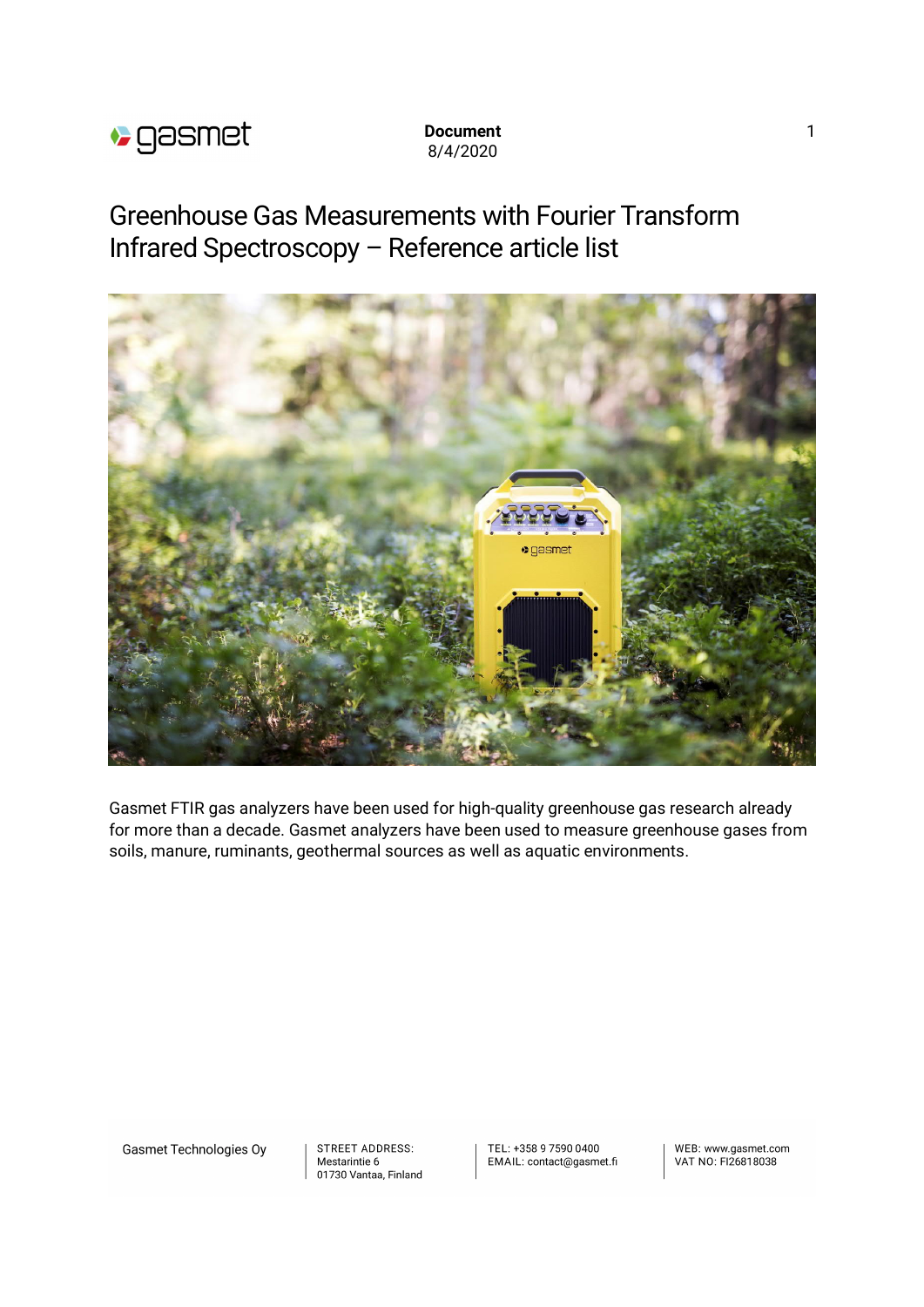

**Document** 2 8/4/2020

# **Agricultural soils**

Kandel, T. P., Gowda, P. H., & Northup, B. K. (2020). Influence of Tillage Systems, and Forms and Rates of Nitrogen Fertilizers on CO2 and N2O Fluxes from Winter Wheat Cultivation in Oklahoma. *Agronomy*, *10*(3), 320.

McDonald, M. D., Lewis, K. L., Ritchie, G. L., DeLaune, P. B., Casey, K. D., & Slaughter, L. C. (2019). Carbon dioxide mitigation potential of conservation agriculture in a semi-arid agricultural region. AIMS Agriculture and Food, 4(1), 206.

Singh, H., Kandel, T. P., Gowda, P. H., Somenahally, A., Northup, B. K., & Kakani, V. G. (2019). Influence of Contrasting Soil Moisture Conditions on Carbon Dioxide and Nitrous Oxide Emissions from Terminated Green Manures. *Agrosystems, Geosciences & Environment*, *2*(1).

Teutscherova, N., Vazquez, E., Arango, J., Arevalo, A., Benito, M., & Pulleman, M. (2019). Native arbuscular mycorrhizal fungi increase the abundance of ammonia-oxidizing bacteria, but suppress nitrous oxide emissions shortly after urea application. *Geoderma*, *338*, 493-501.

Shrestha, D., Wendroth, O., & Jacobsen, K. L. (2019). Nitrogen loss and greenhouse gas flux across an intensification gradient in diversified vegetable rotations. *Nutrient Cycling in Agroecosystems*, *114*(3), 193-210.

Kandel, T. P., Gowda, P. H., Somenahally, A., Northup, B. K., DuPont, J., & Rocateli, A. C. (2018). Nitrous oxide emissions as influenced by legume cover crops and nitrogen fertilization. *Nutrient Cycling in Agroecosystems*, *112*(1), 119-131.

## **Arctic soils**

Brummell, M. (2015). *Greenhouse gas production and consumption in soils of the Canadian High Arctic* (Doctoral dissertation, University of Saskatchewan).

Brummell, M. E., Farrell, R. E., Hardy, S. P., & Siciliano, S. D. (2014). Greenhouse gas production and consumption in High Arctic deserts. *Soil Biology and Biochemistry*, *68*, 158-165.

Stewart, K. J., Brummell, M. E., Farrell, R. E., & Siciliano, S. D. (2012). N2O flux from plant-soil systems in polar deserts switch between sources and sinks under different light conditions. *Soil Biology and Biochemistry*, *48*, 69-77.

## **Wetlands**

Duval, B. D., Curtsinger, H. D., Hands, A., Martin, J., McLaren, J. R., & Cadol, D. D. (2020). Greenhouse gas emissions and extracellular enzyme activity variability during decomposition of native versus invasive riparian tree litter. *Plant Ecology*, 1-13.

Falk, J. M., Schmidt, N. M., Christensen, T. R., & Ström, L. (2015). Large herbivore grazing affects the vegetation structure and greenhouse gas balance in a high arctic mire. *Environmental Research Letters*, *10*(4), 045001.

**Gasmet Technologies Oy** 

STREET ADDRESS: Mestarintie 6 01730 Vantaa, Finland TEL: +358 9 7590 0400 EMAIL: contact@gasmet.fi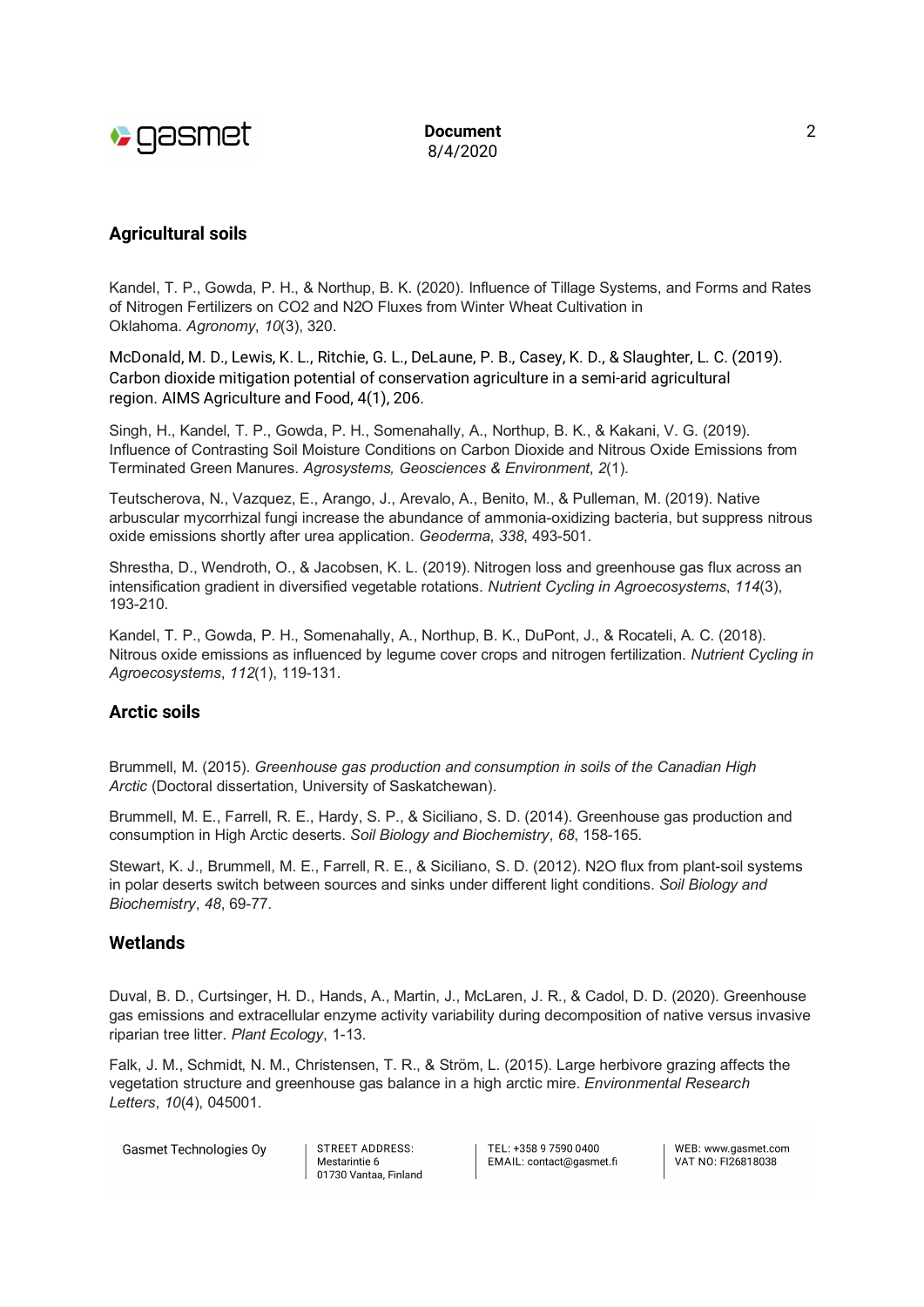

#### **Document** 3 8/4/2020

Falk, J. M. (2014). *Plant-soil-herbivore interactions in a high Arctic wetland-Feedbacks to the carbon cycle*. Lund University.

Falk, J. M., Schmidt, N. M., & Ström, L. (2014). Effects of simulated increased grazing on carbon allocation patterns in a high arctic mire. *Biogeochemistry*, *119*(1-3), 229-244.

# **Forests**

Bell, J. K., Siciliano, S. D., & Lamb, E. G. (2020). A survey of invasive plants on grassland soil microbial communities and ecosystem services. *Scientific Data*, *7*(1), 1-8.

Korkiakoski, M., Tuovinen, J. P., Penttilä, T., Sarkkola, S., Ojanen, P., Minkkinen, K., ... & Lohila, A. (2019). Greenhouse gas and energy fluxes in a boreal peatland forest after clear-cutting.

Karu, H. (2015). Development of ecosystems under human activity in the North-East Estonian industrial region: forests on post-mining sites and bogs.

Karu, H., Pensa, M., Rõõm, E. I., Portsmuth, A., & Triisberg, T. (2014). Carbon fluxes in forested bog margins along a human impact gradient: could vegetation structure be used as an indicator of peat carbon emissions?. *Wetlands ecology and management*, *22*(4), 399-417.

## **Manure**

Vadas, P. A., & Powell, J. M. (2019). Nutrient Mass Balance and Fate in Dairy Cattle Lots with Different Surface Materials. *Transactions of the ASABE*, *62*(1), 131-138.

Holly, M. A., & Larson, R. A. (2017). Effects of manure storage additives on manure composition and greenhouse gas and ammonia emissions. *Transactions of the ASABE*, *60*(2), 449-456.

Powell, J. M., & Vadas, P. A. (2016). Gas emissions from dairy barnyards. *Animal Production Science*, *56*(3), 355-361.

### **Livestock**

Difford, G. F., Løvendahl, P., Veerkamp, R. F., Bovenhuis, H., Visker, M. H. P. W., Lassen, J., & de Haas, Y. (2020). Can greenhouse gases in breath be used to genetically improve feed efficiency of dairy cows?. *Journal of Dairy Science*.

Aruquipa, J. E. R. (2020). Efecto del tamaño de partícula del forraje en el consume, ganancia de peso y produccíon de metano en llamas y alpacas. *Revista de Investigaciones (Puno)-Escuela de Posgrado de la UNA PUNO*, *8*(4), 1350-1357.

Girard, M., Duchaine, C., Godbout, S., Lévesque, A., Létourneau, V., & Lemay, S. P. (2019). Réduire l'exposition des travailleurs aux gaz, odeurs, poussières et agents pathogènes humains présents dans les bâtiments porcins.

Danielsson, R., Lucas, J., Dahlberg, J., Ramin, M., Agenäs, S., Bayat, A. R., ... & Roslin, T. (2019). Compound-and context-dependent effects of antibiotics on greenhouse gas emissions from livestock. *Royal Society Open Science*, *6*(10), 182049.

**Gasmet Technologies Oy** 

STREET ADDRESS: Mestarintie 6 01730 Vantaa, Finland TEL: +358 9 7590 0400 EMAIL: contact@gasmet.fi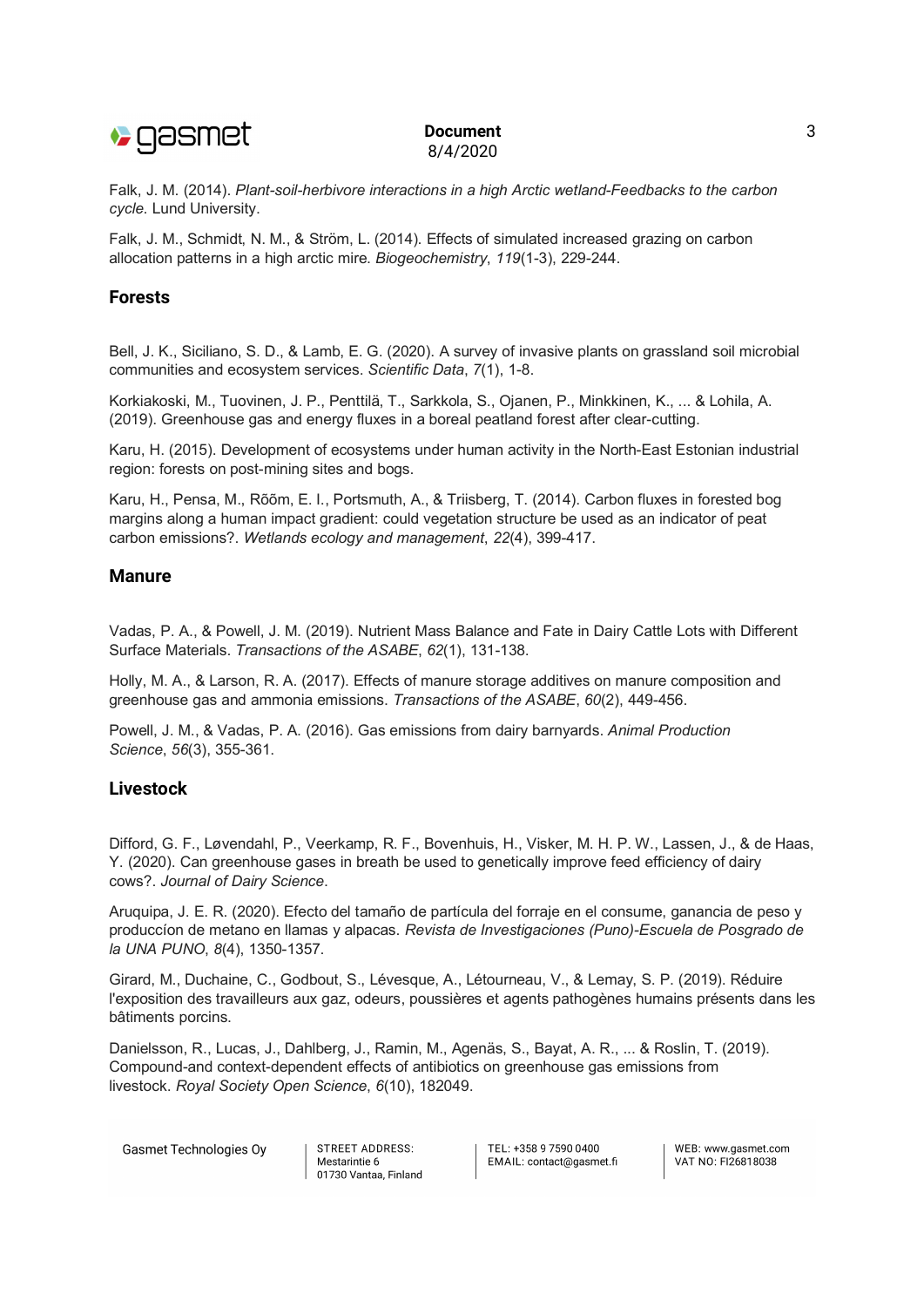

#### **Document** 4 8/4/2020

Aruquipa, J. E. R., Colque, E. E. Q., Suca, J. G. M., Machaca, R. S., & Huanca, B. R. (2019). Effecto del procesamiento forrahero en la respuesta animal y la producción de metano en llamas y alpacas. *Revista de Investigaciones de la Escuela de Posgrado de la UNA PUNO*, *8*(4), 1350-1357.

Phuong, L. T. B., Preston, T. R., Van, N. H., & Dung, D. V. (2019). Effect of additives (brewer's grains and biochar) and cassava variety (sweet versus bitter) on nitrogen retention, thiocyanate excretion and methane production by Bach Thao goats. *Livestock Research for Rural Development*, *31*.

Hu, E., Sutitarnnontr, P., Tuller, M., & Jones, S. B. (2018). Modeling temperature and moisture dependent emissions of carbon dioxide and methane from drying dairy cow manure. *Frontiers of Agricultural Science and Engineering*, (2), 13.

Wu, L., Koerkamp, P. W. G., & Ogink, N. (2018). Uncertainty assessment of the breath methane concentration method to determine methane production of dairy cows. *Journal of dairy science*, *101*(2), 1554-1564.

Pszczola, M., Strabel, T., Mucha, S., & Sell-Kubiak, E. (2018). Genome-wide association identifies methane production level relation to genetic control of digestive tract development in dairy cows. *Scientific reports*, *8*(1), 1-11.

Drewry, J. L., Powell, J. M., & Choi, C. Y. (2017). Design and calibration of chambers for the measurement of housed dairy cow gaseous emissions. *Transactions of the ASABE*, *60*(4), 1291-1300.

Haque, M. N., Hansen, H. H., Storm, I. M., & Madsen, J. (2017). Comparative methane estimation from cattle based on total CO2 production using different techniques. *Animal Nutrition*, *3*(2), 175-179.

Porsavathdy, P., Do, H. Q., & Preston, T. R. (2017). Growth rate and feed conversion were improved, and emissions of methane reduced, when goats fed a basal diet of pigeon wood foliage (Trema orientalis) were supplemented with sun-dried cassava foliage (Manihot esculenta, Crantz) or water spinach (Ipomoea aquatica). *Livestock Research for Rural Development. Volume 29, Article*, *68*.

Pszczola, M., Rzewuska, K., Mucha, S., & Strabel, T. (2017). Heritability of methane emissions from dairy cows over a lactation measured on commercial farms. *Journal of animal science*, *95*(11), 4813-4819.

Porsavatdy, P., Preston, T. R., & Leng, R. A. (2016). Effect on feed intake, digestibility, N retention and methane emissions in goats of supplementing foliages of cassava (Manihot esculenta Crantz) and Tithonia diversifolia with water spinach (Ipomoea aquatica). *Livestock Research for Rural Development*, *28*(5).

Lassen, J., & Løvendahl, P. (2016). Heritability estimates for enteric methane emissions from Holstein cattle measured using noninvasive methods. *Journal of Dairy Science*, *99*(3), 1959-1967.

Machaca, M., Quispe, E. C., & Castro, A. (2015). Efecto de dos dietas fibrosas en la producción de metano en alpacas. *Revista Investigaciones Altoandinas*, *17*(3), 441-444.

Storm, I. M., Hellwing, A. L. F., Nielsen, N. I., & Madsen, J. (2012). Methods for measuring and estimating methane emission from ruminants. *Animals*, *2*(2), 160-183.

Lassen, J., Løvendahl, P., & Madsen, J. (2012). Accuracy of noninvasive breath methane measurements using Fourier transform infrared methods on individual cows. *Journal of Dairy Science*, *95*(2), 890-898.

Inthapanya, S., Preston, T. R., Khang, D. N., & Leng, R. A. (2012). Effect of potassium nitrate and urea as fermentable nitrogen sources on growth performance and methane emissions in local "Yellow" cattle fed lime (Ca (OH) 2) treated rice straw supplemented with fresh cassava foliage. *Mitigation of methane*

**Gasmet Technologies Ov** 

STREET ADDRESS: Mestarintie 6 01730 Vantaa, Finland TEL: +358 9 7590 0400 EMAIL: contact@gasmet.fi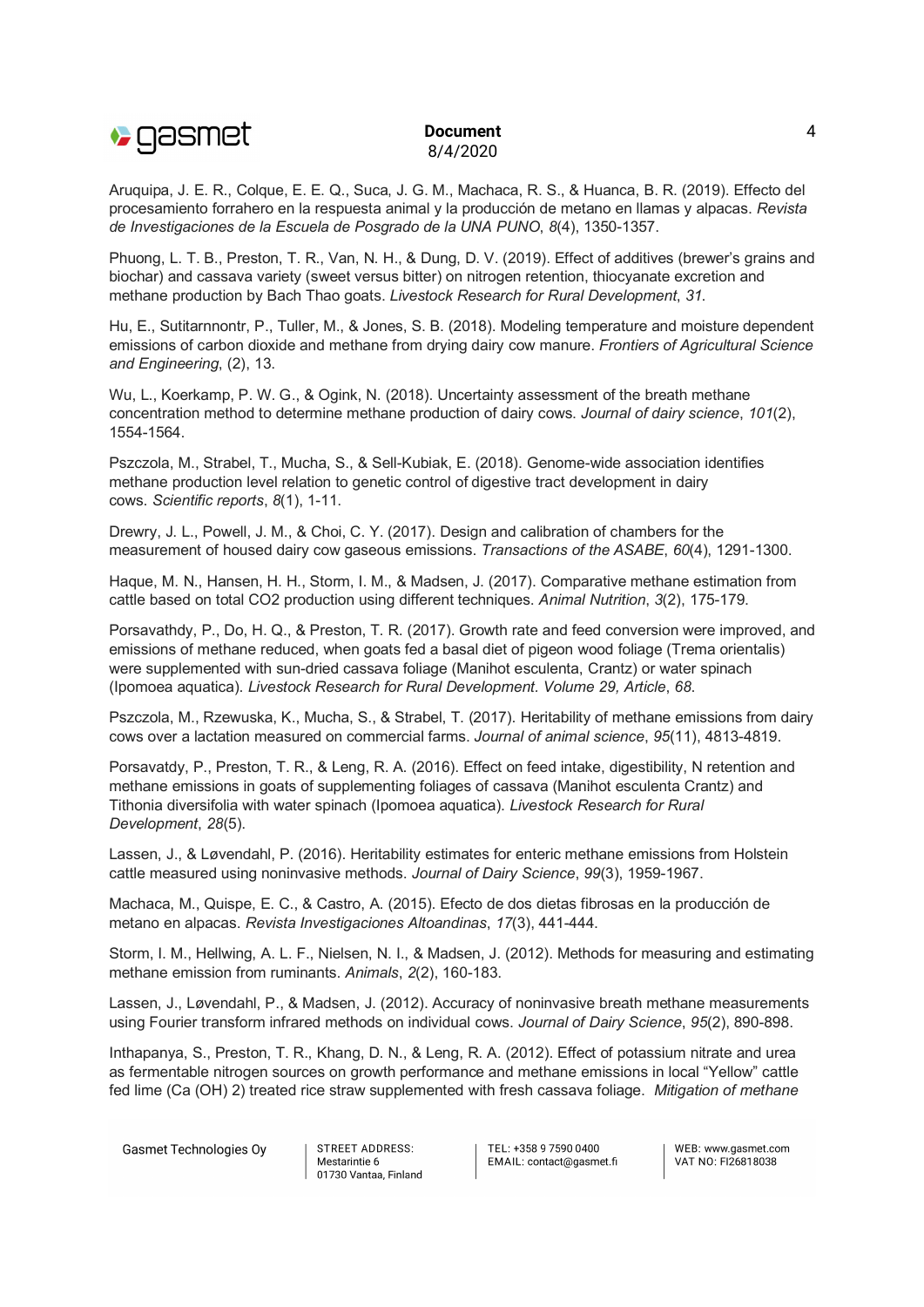

### **Document** 5 8/4/2020

*production from ruminants; effect of nitrate and urea on methane production in an in vitro system and on growth performance and methane emissions in growing cattle*, 70.

Leng, R. A., Preston, T. R., & Inthapanya, S. (2012). Biochar reduces enteric methane and improves growth and feed conversion in local "Yellow" cattle fed cassava root chips and fresh cassava foliage. *Livestock Research for Rural Development*, *24*(11).

Madsen, J., Bjerg, B. S., Hvelplund, T., Weisbjerg, M. R., & Lund, P. (2010). Methane and carbon dioxide ratio in excreted air for quantification of the methane production from ruminants. *Livestock Science*, *129*(1-3), 223-227.

## **Water bodies**

Rõõm, E. I., Nõges, P., Feldmann, T., Tuvikene, L., Kisand, A., Teearu, H., & Nõges, T. (2014). Years are not brothers: two-year comparison of greenhouse gas fluxes in large shallow Lake Võrtsjärv, Estonia. *Journal of hydrology*, *519*, 1594-1606.

Schiller, D. V., Marcé, R., Obrador, B., Gómez-Gener, L., Casas-Ruiz, J. P., Acuña, V., & Koschorreck, M. (2014). Carbon dioxide emissions from dry watercourses. *Inland waters*, *4*(4), 377-382.

Cremona, F., Kõiv, T., Nõges, P., Pall, P., Rõõm, E. I., Feldmann, T., ... & Nõges, T. (2014). Dynamic carbon budget of a large shallow lake assessed by a mass balance approach. *Hydrobiologia*, *731*(1), 109-123.

Bastien, J., Demarty, M., & Tremblay, A. (2011). CO2 and CH4 diffusive and degassing emissions from 2003 to 2009 at Eastmain 1 hydroelectric reservoir, Québec, Canada. *Inland Waters*, *1*(2), 113-123.

Stewart, A. J., Mosher, J. J., Mulholland, P. J., Fortner, A. M., Phillips, J. R., & Bevelhimer, M. S. (2011). Greenhouse Gas Emissions from US Hydropower Reservoirs: FY2011 Annual Progress Report. *ORNL/TM-2012/90*.

Guérin, F., Abril, G., Tremblay, A., & Delmas, R. (2008). Nitrous oxide emissions from tropical hydroelectric reservoirs. *Geophysical Research Letters*, *35*(6).

Abril, G., Guérin, F., Richard, S., Delmas, R., Galy-Lacaux, C., Gosse, P., ... & Matvienko, B. (2005). Carbon dioxide and methane emissions and the carbon budget of a 10-year old tropical reservoir (Petit Saut, French Guiana). *Global biogeochemical cycles*, *19*(4).

## **Geothermal**

Baciu, C., Ionescu, A., & Etiope, G. (2018). Hydrocarbon seeps in Romania: gas origin and release to the atmosphere. *Marine and Petroleum Geology*, *89*, 130-143.

Ionescu, A., Baciu, C., Kis, B. M., & Sauer, P. E. (2017). Evaluation of dissolved light hydrocarbons in different geological settings in Romania. *Chemical Geology*, *469*, 230-245.

Ciotoli, G., et al. "Tiber delta CO2-CH4 degassing: A possible hybrid, tectonically active Sediment-Hosted Geothermal System near Rome." *Journal of Geophysical Research: Solid Earth* 121.1 (2016): 48-69.

**Gasmet Technologies Oy** 

STREET ADDRESS: Mestarintie 6 01730 Vantaa, Finland TEL: +358 9 7590 0400 EMAIL: contact@gasmet.fi